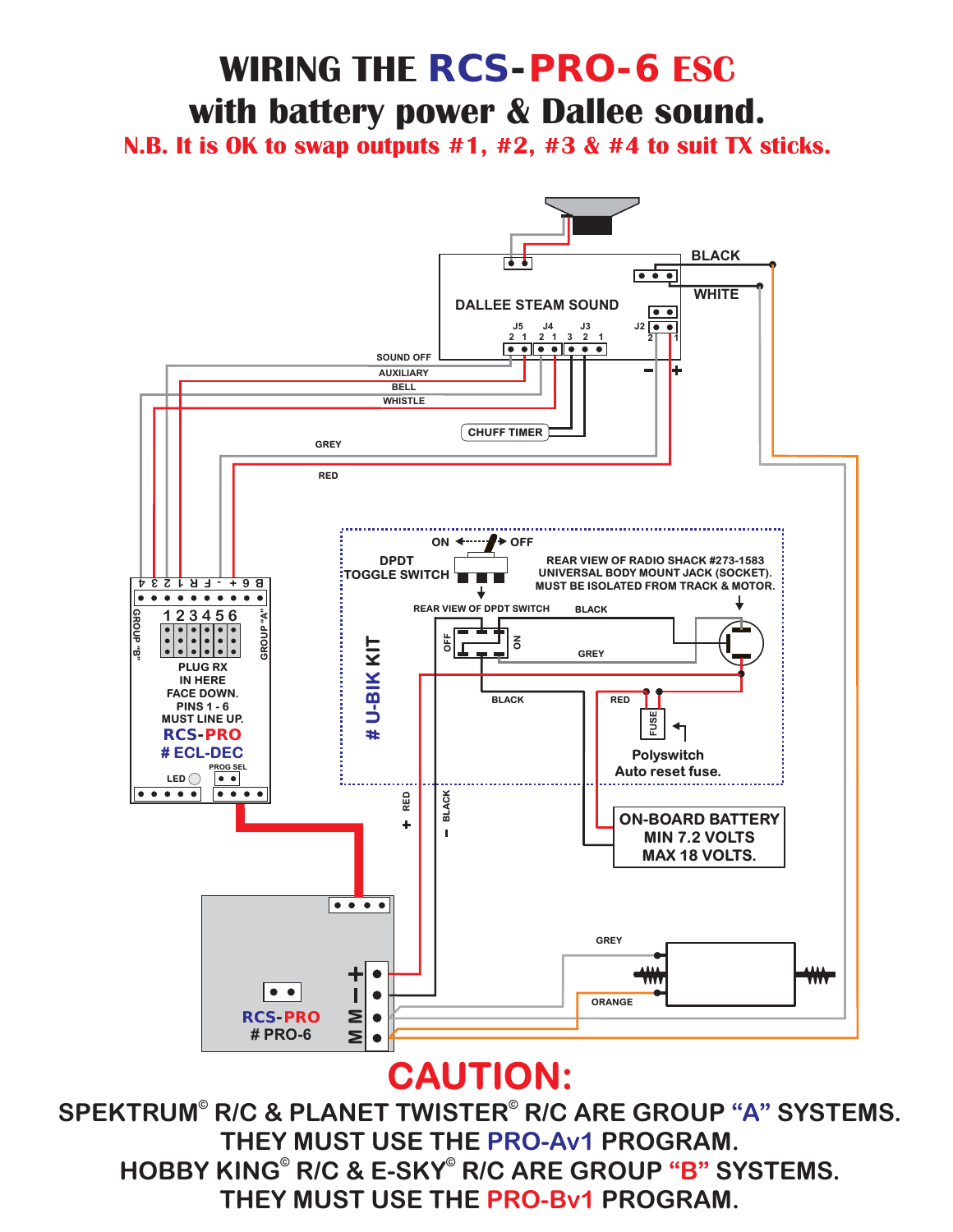# **WIRING THE** *RCS-PRO-6* **ESC with battery power only. Dallee sound. How to wire lights.**



#### **CAUTION:**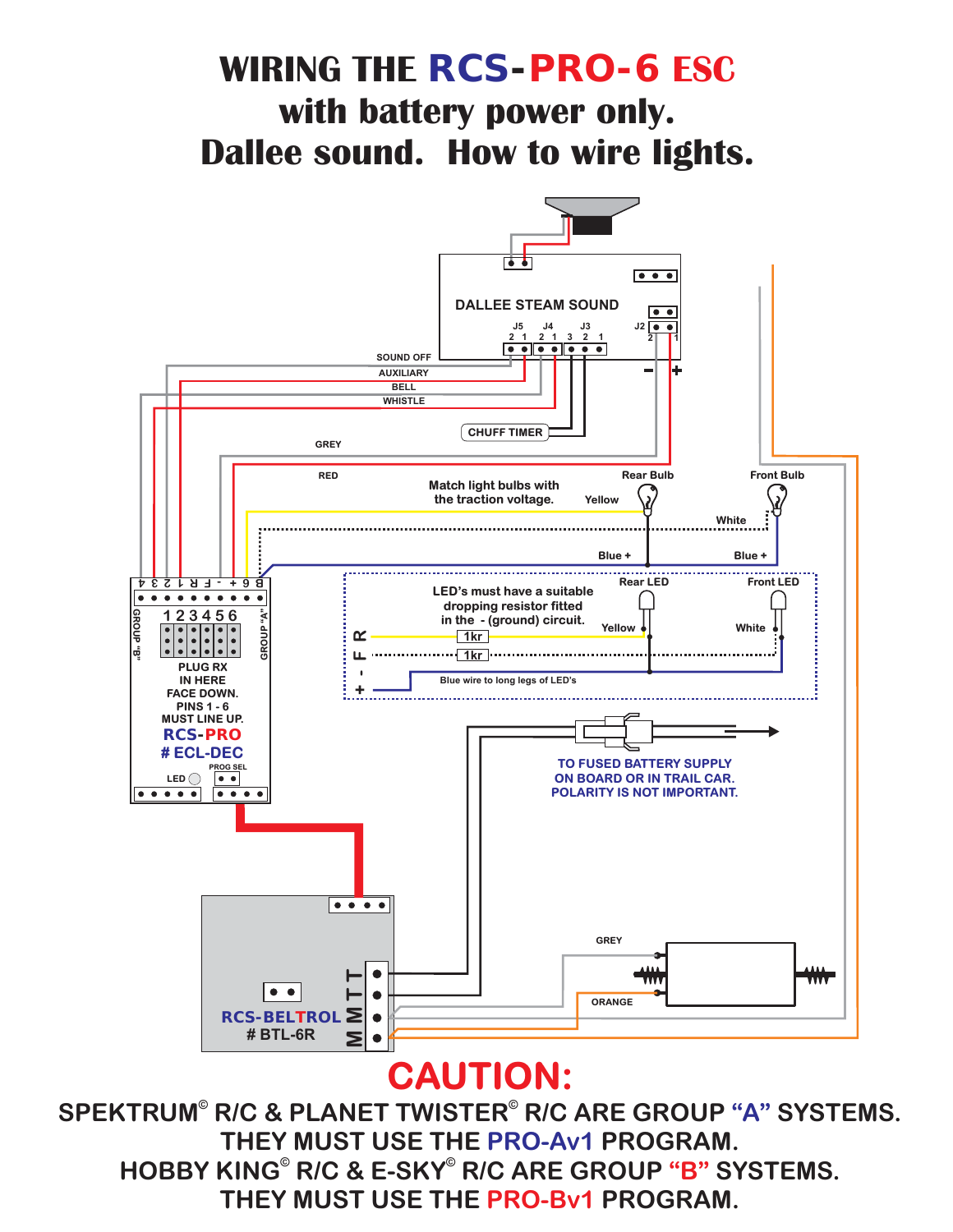# **WIRING THE** *RCS-PRO-6* **ESC using track power AND battery back up. Dallee sound**



#### **CAUTION:**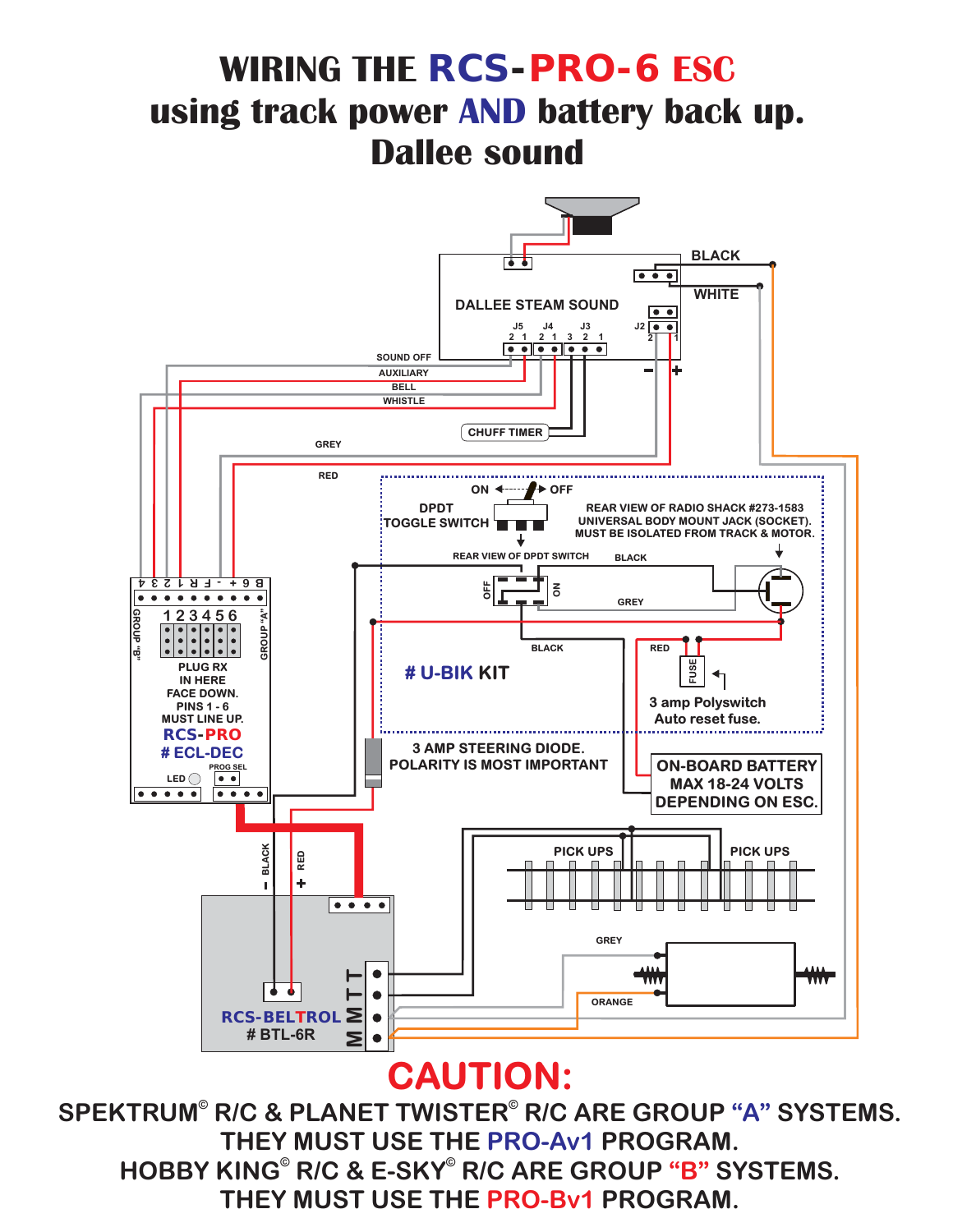## **WIRING THE** *RCS-PRO-6* **using track power OR ESC batteries. Dallee sound**



#### **CAUTION:**